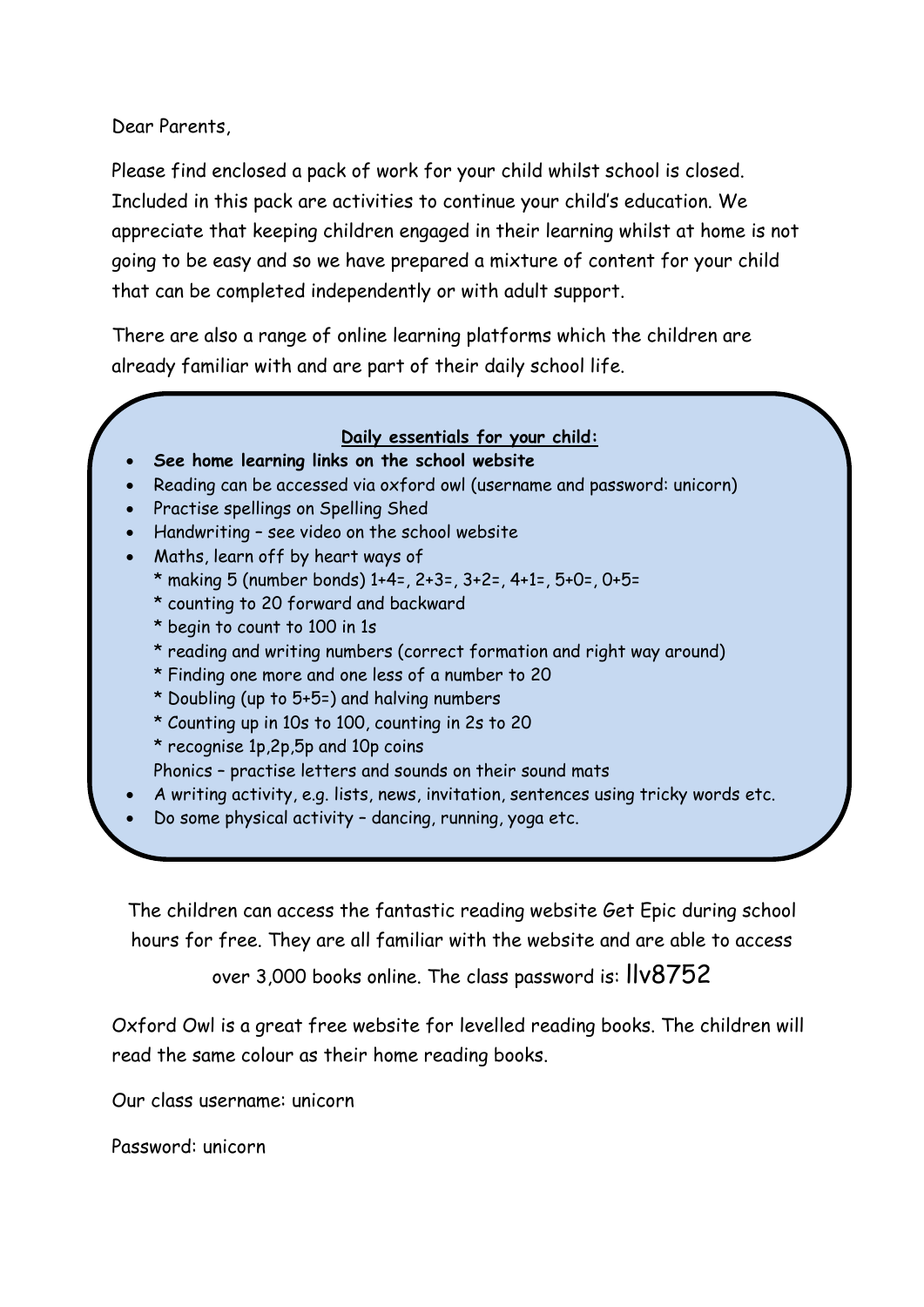Children can write sentences using tricky words and sounds they have learnt, remember to remind your child about using a capital letter and full stop, writing on the line, finger spaces, sound mat to support sounding out words and neat handwriting. Children are not expected to have correct spelling for some words as they have not yet learnt these in school, as long as its phonologically plausible and they are having a go at writing independently then this is what we expect. For example a child may write happy as h-a-p-ee or beautiful as b-oo-t-ee-f-l or great as g-r-ai-t, this is acceptable at Reception level, we are encouraging independent writing.



In addition, there is a wealth of resources on Hwb which the children can access. They can create animations, pictures, graphs, use J2 Blast for maths and spellings. Please refer to the list below for additional home learning activities which will support the further development of your child's learning. We have also provided the children with a home learning book each, allowing them to record their work.

Please talk with your child about their work, so you can share their successes and help them with anything they may need further support with.

## **Additional Home Learning Activities**